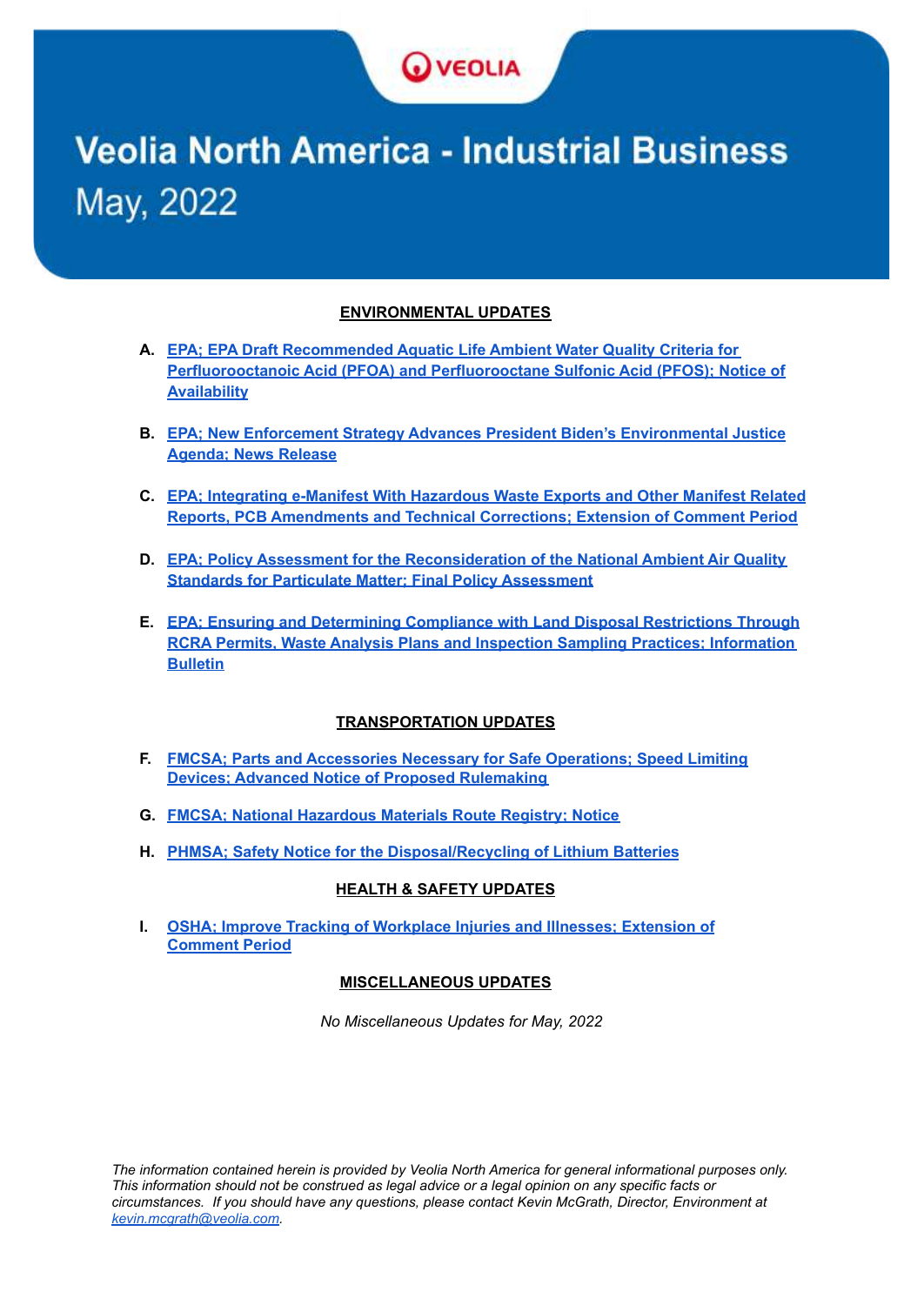<span id="page-1-0"></span>**A. EPA Draft Recommended Aquatic Life Ambient Water Quality Criteria for Perfluorooctanoic Acid (PFOA) and Perfluorooctane Sulfonic Acid (PFOS); Notice of Availability**

# Agency

Environmental Protection Agency (EPA)

# **Dates**

Published Date: 05/03/2022 Comments Due (extended on 5/31/2022): 07/02/2022

# Summary

As part of the Environmental Protection Agency's (EPA) PFAS Strategic Roadmap, the EPA has announced the availability of Clean Water Act (CWA) national ''Draft Recommended Aquatic Life Ambient Water Quality Criteria for Perfluorooctanoic acid (PFOA)'' and ''Draft Recommended Aquatic Life Ambient Water Quality Criteria for Perfluorooctane Sulfonic Acid (PFOS)'' for public comment. The comment period has been extended from the original date of 06/02/2022 to 07/02/2022.

When finalized, these recommended criteria will provide information that states and tribes may consider when adopting water quality standards. EPA's draft recommended criteria are the maximum concentrations of PFOA and PFOS (individually, not in mixture), with associated frequency and duration specifications, that will support protection of aquatic life from acute and chronic effects in freshwaters. These are presented below in Table 1.

| Criteria<br>component    | Acute water<br>column (CMC) $1$                                           | Chronic water<br>column $(CCC)^2$                                            | Invertebrate<br>whole-body<br>$(mg/kg$ ww <sup>3</sup> )         | <b>Fish</b><br>whole-body<br>$(mg/kg$ ww) | Fish muscle<br>$(mg/kg$ ww) |
|--------------------------|---------------------------------------------------------------------------|------------------------------------------------------------------------------|------------------------------------------------------------------|-------------------------------------------|-----------------------------|
| <b>PFOA</b><br>Magnitude | 49 mg/L                                                                   | $0.094$ mg/L                                                                 | 1.11                                                             | 6.10                                      | 0.125                       |
| <b>PFOS</b><br>Magnitude | $3.0$ mg/L                                                                | $0.0084$ mg/L                                                                | 0.937                                                            | 6.75                                      | 2.91                        |
| Duration                 | 1-hour average                                                            | 4-day average                                                                | Instantaneous. <sup>4</sup>                                      |                                           |                             |
| Frequency                | Not to be<br>exceeded more<br>than once in<br>three years, on<br>average. | Not to be<br>exceeded<br>more than<br>once in three<br>years, on<br>average. | Not to be exceeded more than once in three<br>years, on average. |                                           |                             |

#### **TABLE 1—DRAFT RECOMMENDED FRESHWATER AQUATIC LIFE WATER QUALITY CRITERIA FOR PFOA AND PFOS**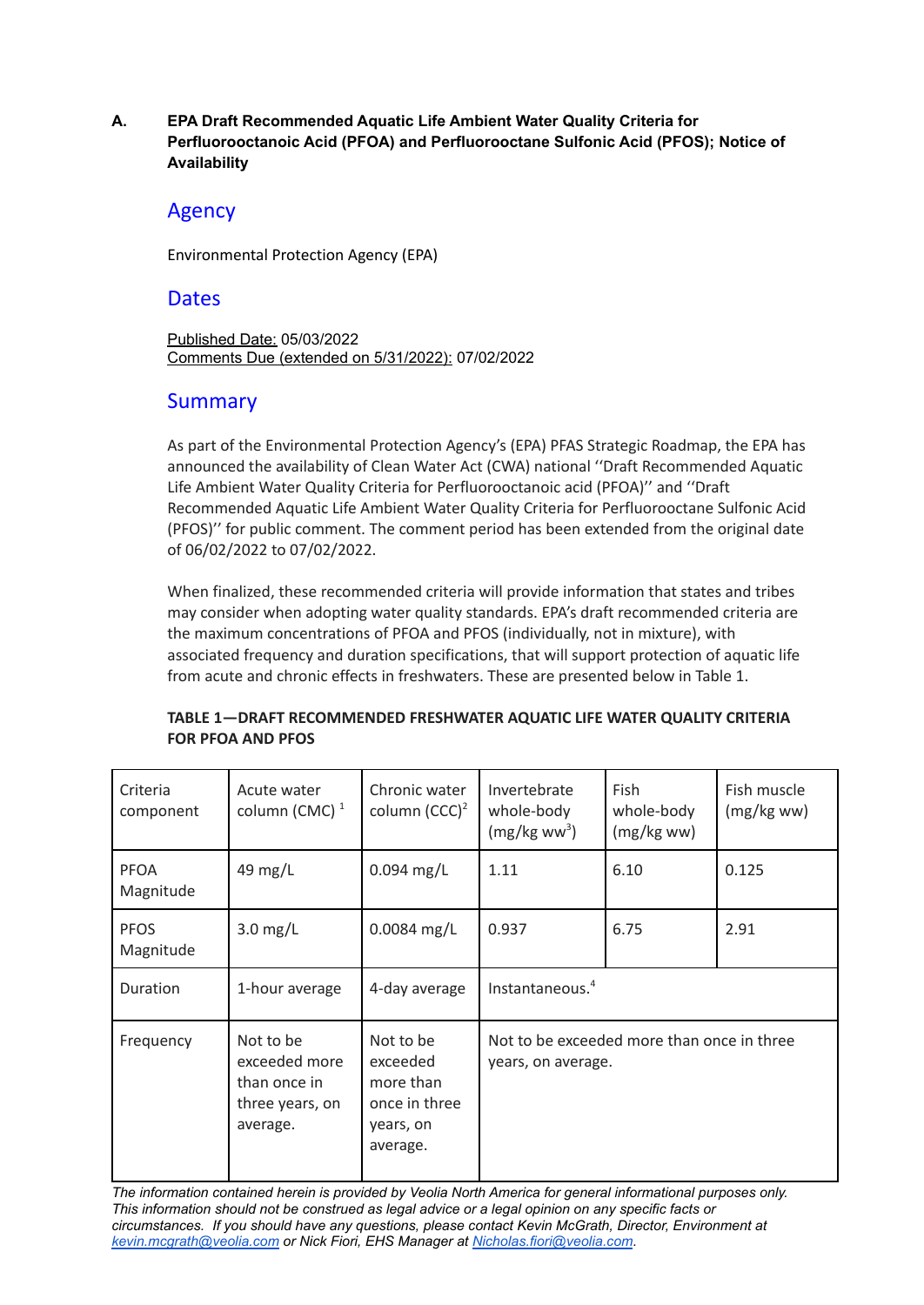<sup>1</sup> Criterion Maximum Concentration.

<sup>2</sup> Criterion Continuous Concentration.

<sup>3</sup> Wet Weight.

<sup>4</sup> Tissue data provide instantaneous point measurements that reflect integrative accumulation of PFOA or PFOS over time and space in aquatic life population(s) at a given site.

For more information on aquatic life criteria for PFOA and PFOS and to view the draft recommendation documents, visit the EPA pages: Aquatic Life Criteria - [Perfluorooctanoic](https://www.epa.gov/wqc/aquatic-life-criteria-perfluorooctanoic-acid-pfoa) Acid [\(PFOA\)](https://www.epa.gov/wqc/aquatic-life-criteria-perfluorooctanoic-acid-pfoa) and Aquatic Life Criteria - [Perfluorooctane](https://www.epa.gov/wqc/aquatic-life-criteria-perfluorooctane-sulfonate-pfos) Sulfonate (PFOS)

# Reference/Link

The link below will allow you to view/print this Notice of Availability.

<https://www.govinfo.gov/content/pkg/FR-2022-05-03/pdf/2022-09441.pdf>

#### <span id="page-2-0"></span>**B. New Enforcement Strategy Advances President Biden's Environmental Justice Agenda; News Release**

# Agency

Environmental Protection Agency (EPA)

# **Dates**

Published Date: 05/05/2022

# Summary

On May 05, 2022 EPA Administrator Michael S. Regan and Attorney General Merrick B. Garland announced the Department of Justice's comprehensive enforcement strategy to advance environmental justice. This plan includes restoring Supplemental Environmental Projects (SEPs), which EPA's enforcement program has used for over 30 years to provide environmental and/or public health benefits to communities harmed by environmental violations.

SEPs in EPA settlements have been used to support projects that bring significant benefits to communities, including:

(i) projects to abate lead paint hazards in housing or provide blood lead level analyzers to community health clinics;

(ii) installation of enhanced air filtration systems at schools in heavily industrialized areas;

(iii) projects to enhance the emergency response capabilities of local fire

departments or hazardous emergency response teams, and

(iv) installation and operation of a fence line monitoring system.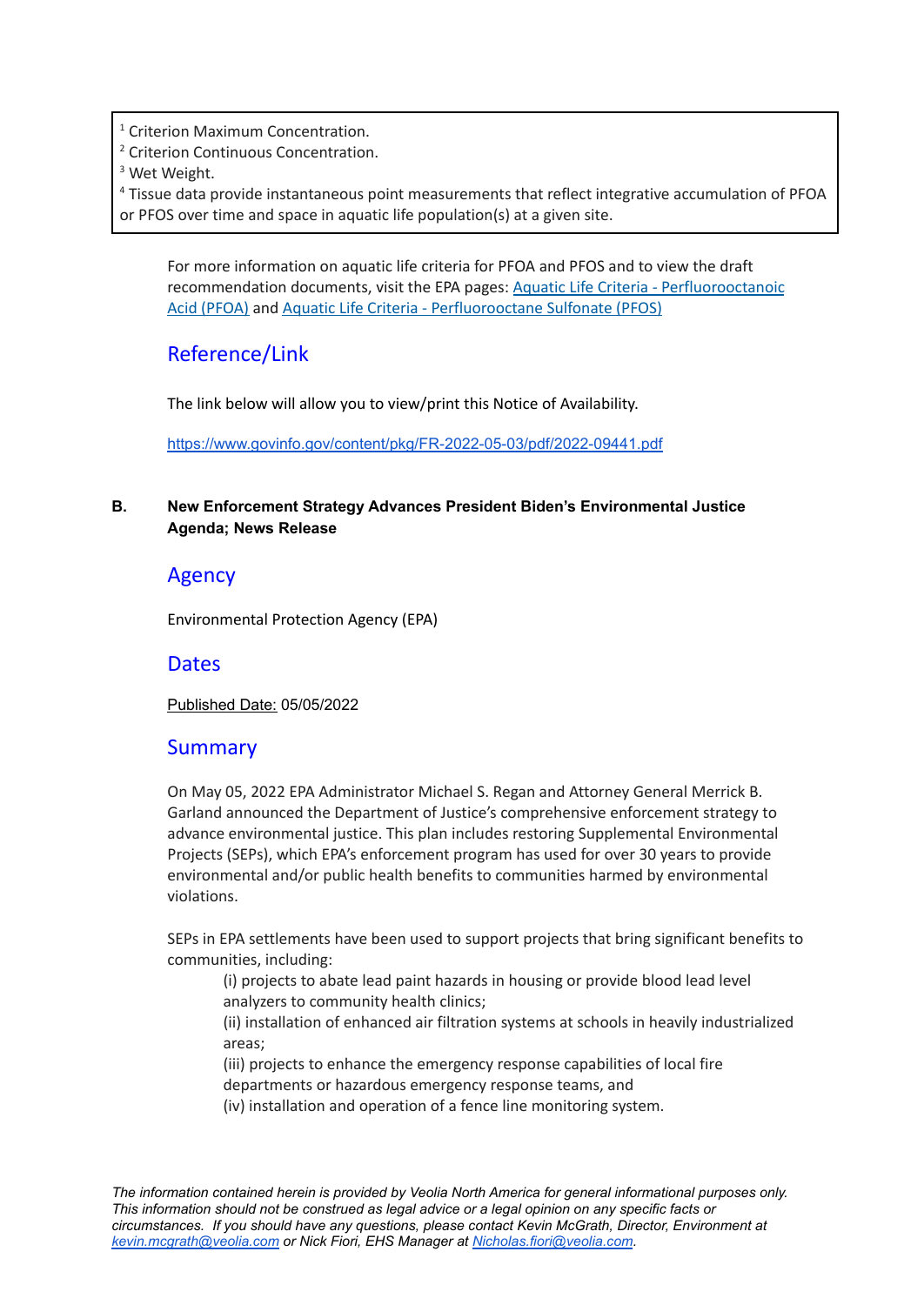To review the enforcement actions taken by the EPA to advance environmental justice please click the following link:

[https://www.epa.gov/enforcement/environmental-justice-enforcement-and-compliance-ass](https://www.epa.gov/enforcement/environmental-justice-enforcement-and-compliance-assurance) [urance](https://www.epa.gov/enforcement/environmental-justice-enforcement-and-compliance-assurance)

# Reference/Link

The link below will allow you to view/print this News Release.

[https://www.epa.gov/newsreleases/new-enforcement-strategy-advances-president-bide](https://www.epa.gov/newsreleases/new-enforcement-strategy-advances-president-bidens-environmental-justice-agenda) [ns-environmental-justice-agenda](https://www.epa.gov/newsreleases/new-enforcement-strategy-advances-president-bidens-environmental-justice-agenda)

#### <span id="page-3-0"></span>**C. Integrating e-Manifest With Hazardous Waste Exports and Other Manifest Related Reports, PCB Amendments and Technical Corrections; Extension of Comment Period**

# Agency

Environmental Protection Agency (EPA)

## **Dates**

Published Date: 5/24/2022 Comments Due: 08/01/2022

# **Summary**

The Environmental Protection Agency (EPA) is extending the comment period for the proposed rule entitled ''Integrating e-Manifest with Hazardous Waste Exports and Other Manifest Related Reports, PCB Amendments and Technical Corrections.''

EPA published the proposed rule in the Federal Register on April 1, 2022 (87 FR 19290) a full summary can be found in the April Veolia Regulatory Update. The comment period is being extended to August 1, 2022 following at least one request for additional time.

# Reference/Link

The link below will allow you to view/print this Extension of Comment Period.

<https://www.govinfo.gov/content/pkg/FR-2022-05-24/pdf/2022-11081.pdf>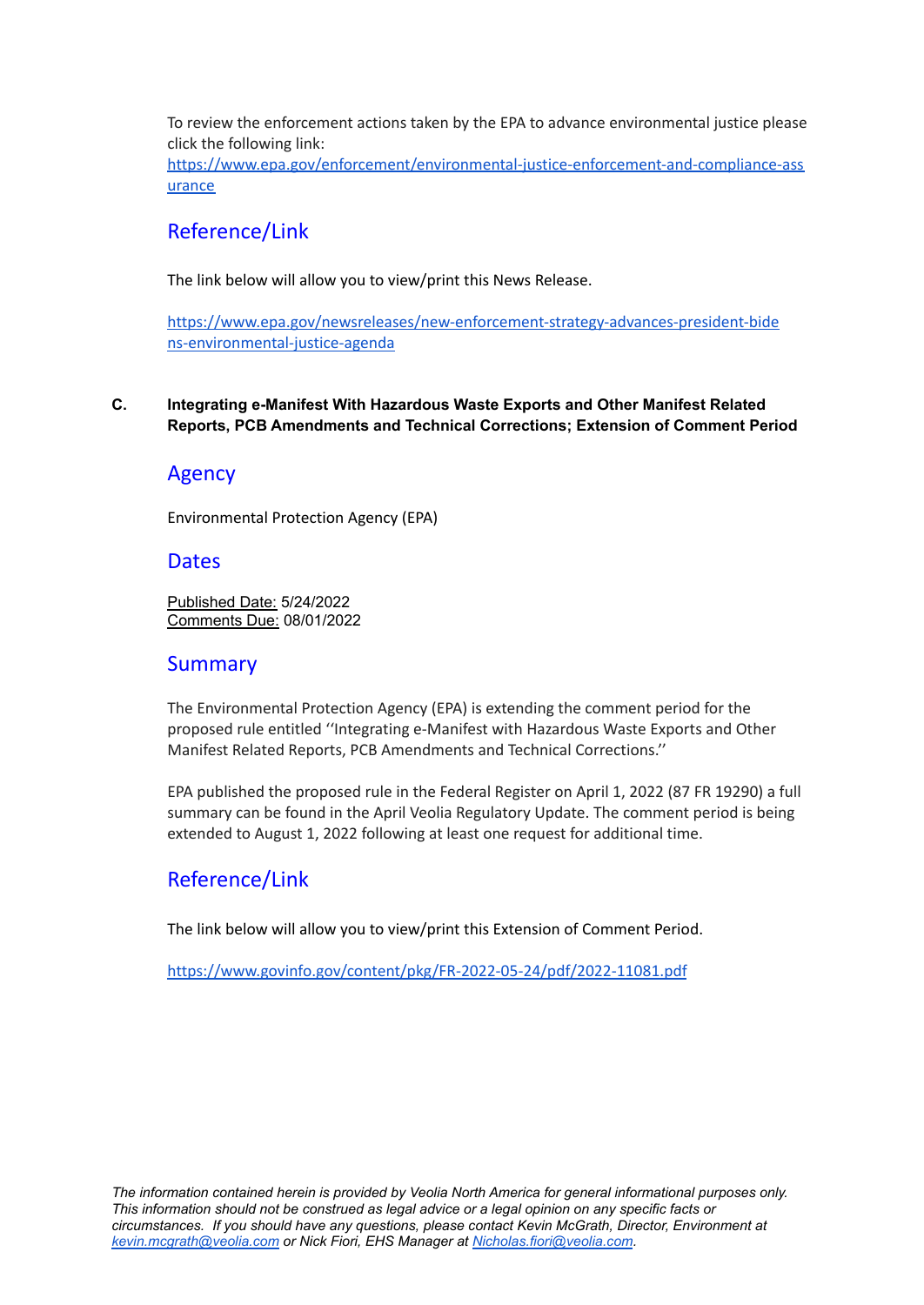#### <span id="page-4-0"></span>**D. Policy Assessment for the Reconsideration of the National Ambient Air Quality Standards for Particulate Matter; Final Policy Assessment**

# Agency

Environmental Protection Agency (EPA)

## **Dates**

Published Date: 05/23/2022

# **Summary**

The Environmental Protection Agency (EPA) has published the final policy assessment for the reconsideration of the National Ambient Air Quality Standards for Particulate Matter. The policy assessment (PA) presents the staff analysis of the scientific basis for policy options from the EPA's reconsideration of the review of the national ambient air quality standards for particulate matter completed in 2020.

This evaluation of policy implications is intended to help make the connection between the EPA's scientific assessments, presented in the integrated science assessment (ISA) and risk/exposure assessment (REA), and the judgments required of the EPA Administrator in determining whether it is appropriate to retain or revise the NAAQS.

The document is organized into five chapters:

- 1. Chapter 1: Introduction
- a. Includes the purpose, legislative requirements and history of past reviews.
- 2. Chapter 2: PM Air Quality
	- a. Provides overview of the available information on PM-related emissions, atmospheric chemistry, monitoring and air quality.
- 3. Chapter 3: RECONSIDERATION OF THE PRIMARY STANDARDS FOR PM<sub>2.5</sub>
	- a. Focuses on policy-relevant aspects of the currently available health effects evidence as presented in the 2019 ISA and ISA Supplement, as well as updated exposure/risk information, and identifies and summarizes the key considerations related to this reconsideration of the primary PM2.5 standards.
- 4. Chapter 4: RECONSIDERATION OF THE PRIMARY STANDARD FOR PM<sub>10</sub>
	- a. Identifies and summarizes the key considerations related to this reconsideration of the primary standard PM $_{10}$ .
- 5. Chapter 5: RECONSIDERATION OF THE SECONDARY STANDARDS FOR PM
	- a. Focuses on policy-relevant aspects of the currently available welfare effects evidence as presented in the 2019 ISA and ISA Supplement, as well as updated quantitative analyses for visibility effects, and identifies and summarizes the key considerations related to this reconsideration of the secondary PM standards.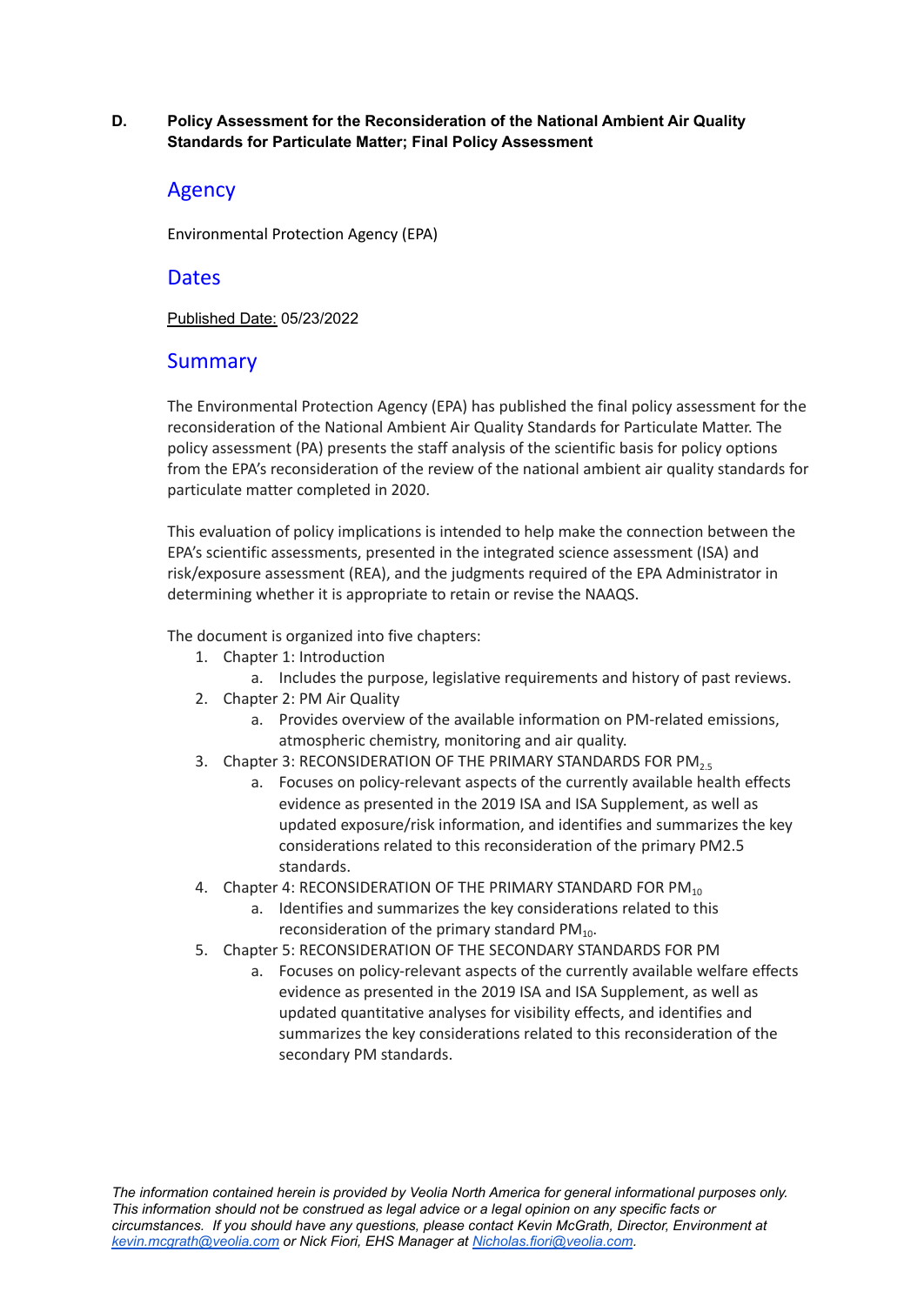# Reference/Link

The link below will allow you to view/print this Final Policy Assessment.

[https://www.epa.gov/system/files/documents/2022-05/Final%20Policy%20Assessment](https://www.epa.gov/system/files/documents/2022-05/Final%20Policy%20Assessment%20for%20the%20Reconsideration%20of%20the%20PM%20NAAQS_May2022_0.pdf) [%20for%20the%20Reconsideration%20of%20the%20PM%20NAAQS\\_May2022\\_0.pdf](https://www.epa.gov/system/files/documents/2022-05/Final%20Policy%20Assessment%20for%20the%20Reconsideration%20of%20the%20PM%20NAAQS_May2022_0.pdf)

#### <span id="page-5-0"></span>**E. Ensuring and Determining Compliance with Land Disposal Restrictions Through RCRA Permits, Waste Analysis Plans and Inspection Sampling Practices; Information Bulletin**

# Agency

Environmental Protection Agency (EPA)

## **Dates**

Published Date: 04/2022

# Summary

The Environmental Protection Agency (EPA) has published an information bulletin to ensure and determine compliance with Resource Conservation and Recovery Act (RCRA) land disposal restrictions (LDRs). Following the addition of the 1984 Hazardous and Solid Waste Amendments (HSWA) to RCRA, the EPA was required to review all listed and characteristic hazardous waste and determine which should be prohibited from land disposal without treatment. In the creation of LDRs, the EPA specified treatment standards, which are either concentration levels or methods of treatment for hazardous constituents, to meet before land disposal.

The April 2022 Information Bulletin intends to make RCRA permit writers, inspectors, and the regulated community aware of controls, conditions and sampling practices to ensure and determine compliance with RCRA LDRs. The information in the bulletin is based on existing regulatory requirements, longstanding guidance, and formal policy.

In order to ensure compliance with LDRs, Waste Analysis Plans (WAPs) must be developed for RCRA permitted or interim status facilities. A WAP establishes the mandatory requirements for hazardous waste sampling and analysis procedures which will be routinely used to ensure owners and operators of treatment, storage, and disposal facilities (TSDFs) comply with RCRA standards.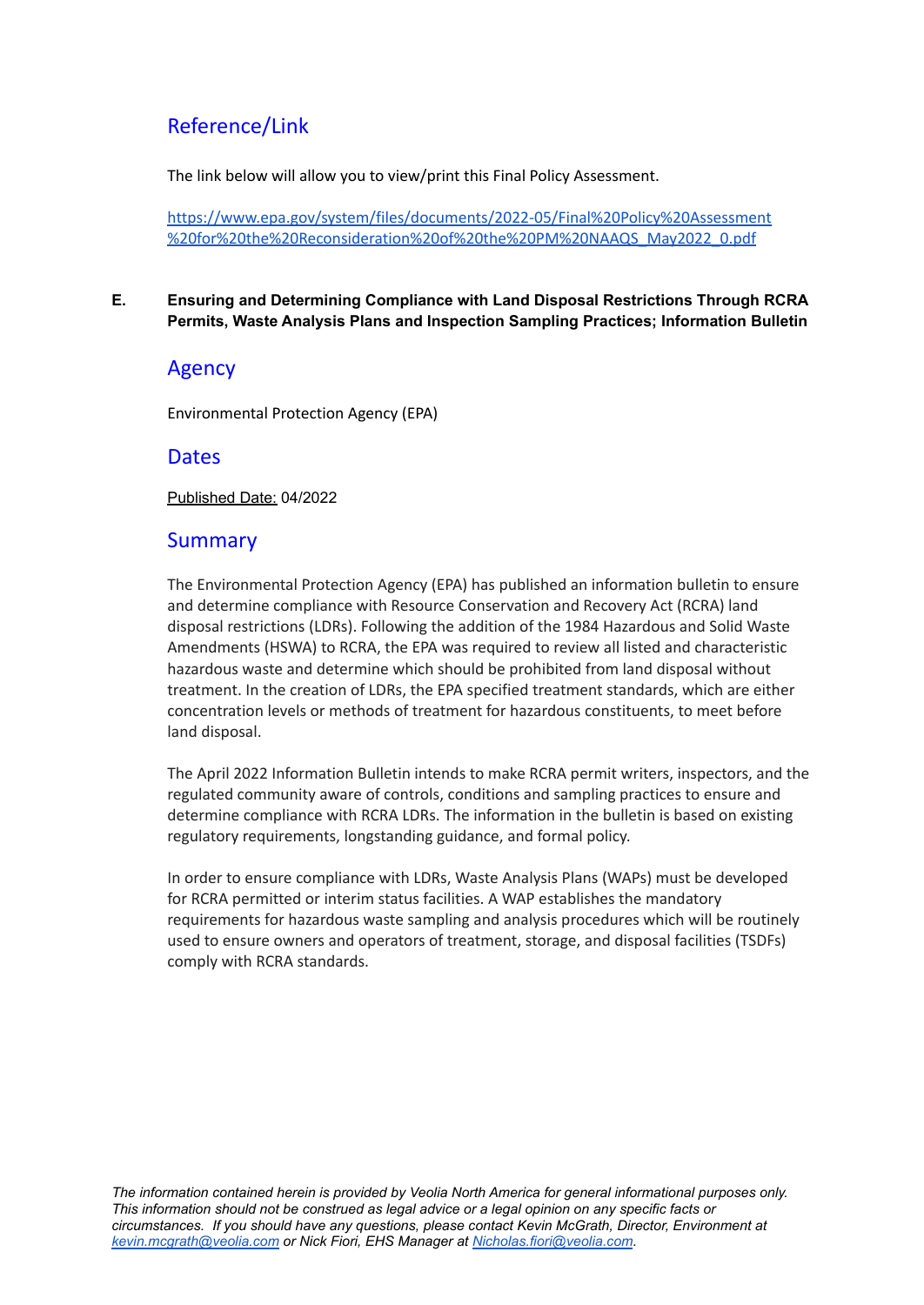Put simply, the WAP provides the basis for monitoring how a facility meets LDRs, including mandatory requirements for sampling by treatment facilities under 40 CFR 268.7(b) and disposal facilities under 40 CFR 268.7(c). Sampling frequency is addressed in the WAP and must take into account the variability of incoming waste and variability of treated waste. The WAP regulations (40 CFR 264/265.13) state that before an owner or operator treats, stores, or disposes of any hazardous wastes, a detailed chemical and physical analysis of a representative sample of the waste must be obtained and, at a minimum, the analysis must contain all of the information which must be known to treat, store or dispose of the waste in compliance with applicable requirements, including LDR requirements.

The information bulletin is the synthesis of the EPA's reviews of 57 hazardous waste treatment facility WAPs and examination of 14 facility LDR inspection sampling results. This review and examination revealed insufficient LDR treatment verification sampling at many facilities and high LDR failure rates in treatment residues. Of the 14 facility inspection sampling data sets from some of the same WAP-reviewed facilities, only four facility inspection sampling events (28%) showed all sampled batches in compliance with LDR treatment standards, whereas 10 inspection sampling events (72%) failed LDR treatment standards. Batch failure rates ranged from 2.6 to 84% at facilities with LDR treatment standard failures.

A well-designed and well-operated treatment process should always produce compliance sample concentrations of less than the LDR treatment standards. The key concepts that were used by the EPA in promulgating the LDR treatment standards can be separated into three areas:

- Permit writers and facilities creating effective treatment process designs and operating controls in RCRA permits.
- WAP conditions that address LDR verification sampling and analysis to ensure the proper treatment of all portions of the waste while considering temporal (time) and spatial variations in the treated waste.
- The inspector's role in determining LDR compliance through independent sampling.

EPA's analysis of inspection sampling results and WAPs shows that facilities that perform more frequent LDR verification sampling are more likely to dispose of wastes that meet LDR treatment standards. The more a facility conducts LDR certification sampling, the more likely the facilities will catch the failed treatment batches. Additionally, while an inspector conducts independent sampling, the treatment facilities' WAPs ensure more robust sampling procedures to ensure all portions of the treated waste meets the LDR treatment standards.

In order to develop the LDR treatment standards, EPA reviewed both pre- and post-treatment concentrations, and process descriptions of facilities that treated wastes. If a facility's process was well-designed and operated, and total or leachable constituent concentrations were reduced by the treatment, EPA considered that process a potential Best Demonstrated Available Technology (BDAT). The treatment standards were created from statistical comparison of the different potential BDATs. The design of the treatment process should be aimed toward the mean BDAT concentrations and not the actual LDR treatment standard concentrations.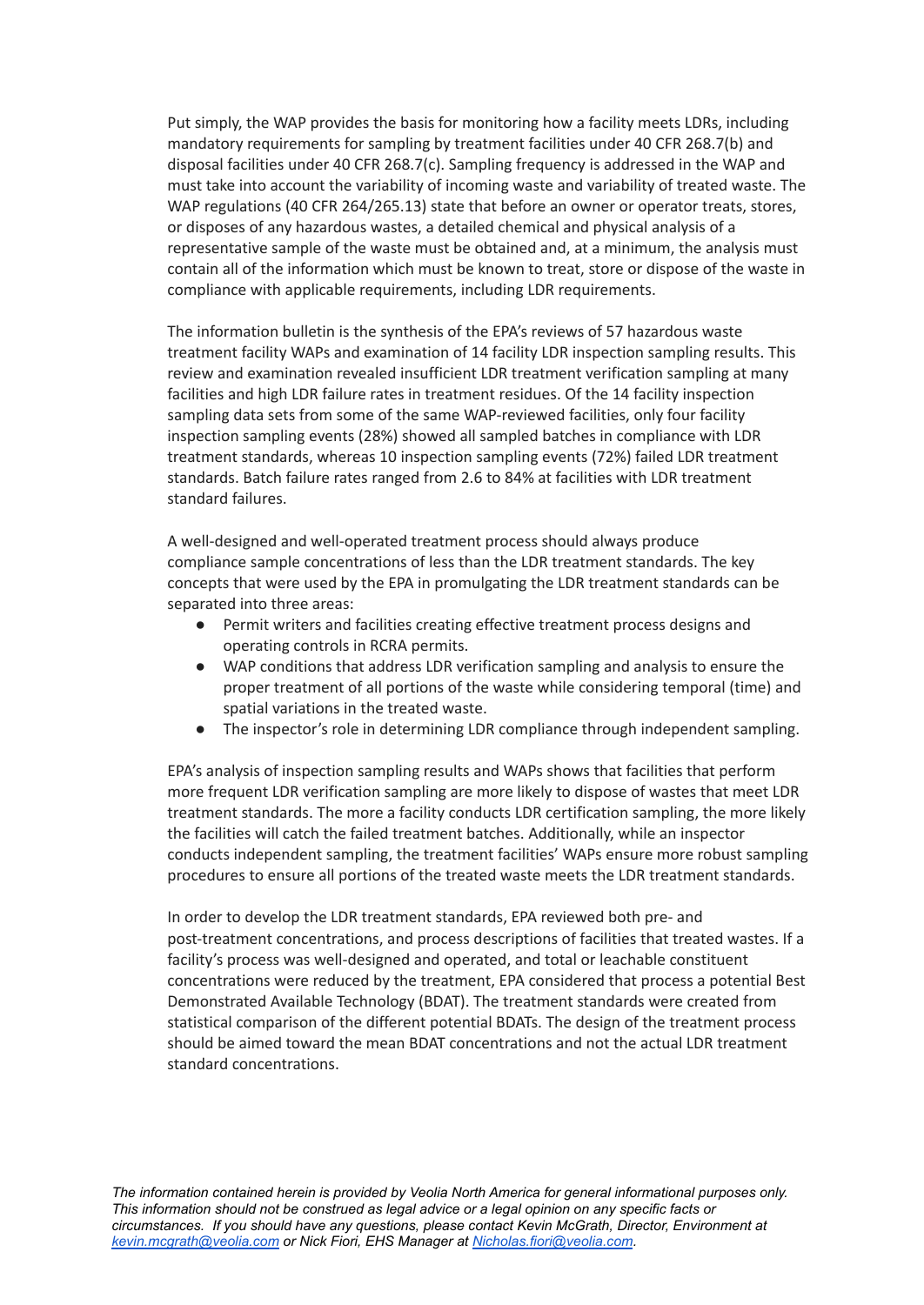The information bulletin describes and explains two sampling approaches to LDR compliance. The two sampling approaches are proving the negative and proving the positive. One sampling approach is for inspectors seeking to determine LDR compliance, and the other approach is for permit writers and facilities intending to ensure LDR compliance utilizing permit and WAP conditions.

Simply stated, an inspector's grab sample with a concentration greater than the LDR standard positively proves the batch has failed. This only requires a single measurement above the regulatory level to draw the conclusion that the waste, at least in part, exceeds the not-to-exceed regulatory standard. Sampling strategies for this purpose would not require sampling for all aspects of the waste to prove the waste has failed the regulatory threshold. In contrast, the LDR sampling and analysis objectives of a treatment facility's WAP may focus on "proving the negative."

Proving the negative is described as attempting to "prove that a waste does not contain a given analyte at a specific concentration. . ." (55 FR 4441). Sampling strategies for proving the negative "should be thorough enough to ensure that one does not conclude waste [meets the regulatory standard] when, in fact, it [does not]. For example, one needs to take enough samples so that one does not miss areas of high concentration in an otherwise clean material" (55 FR 4441).

The information bulletin compares grab sampling and composite sampling. A grab sample is one aliquot of waste collected at one location and at one point in time. Alternatively, a representative composite sample generally consists of proportionally mixing multiple grab samples taken from more than one point over an area or time period. All current LDR treatment standards for non-wastewaters are based on grab sampling data, and therefore grab sampling is the most appropriate sampling method for determining LDR compliance.

The bulletin identifies the following permit conditions as items that ensure a high degree of design and operation:

- Segregating generator waste streams
- Pre-treatment analysis
- Small treatment batch sizes
- Prescribed treatment processes
- Minimum mixing times

The bulletin also discusses several example elements of well-designed and well-operated treatment processes. Some of the notable examples include:

- To ensure proper treatment, the wastes should be characterized to ensure the waste treatment "recipes" are appropriate. The amount and type of stabilizing agent and additives should be carefully selected based on the chemical and physical characteristics of the waste to be stabilized, often supported with treatability studies.
- To ensure a homogenous waste for treatment, use size reduction methods (e.g., hammer mill and shredding) and waste pre-mixing. Industry best practices recommend homogenizing variable wastes to optimize treatment (Conner, J.R., 1990).
- Address how failed treatment batches will be handled, retreated, and resampled; and how the wastestream will be treated to prevent such failures in the future.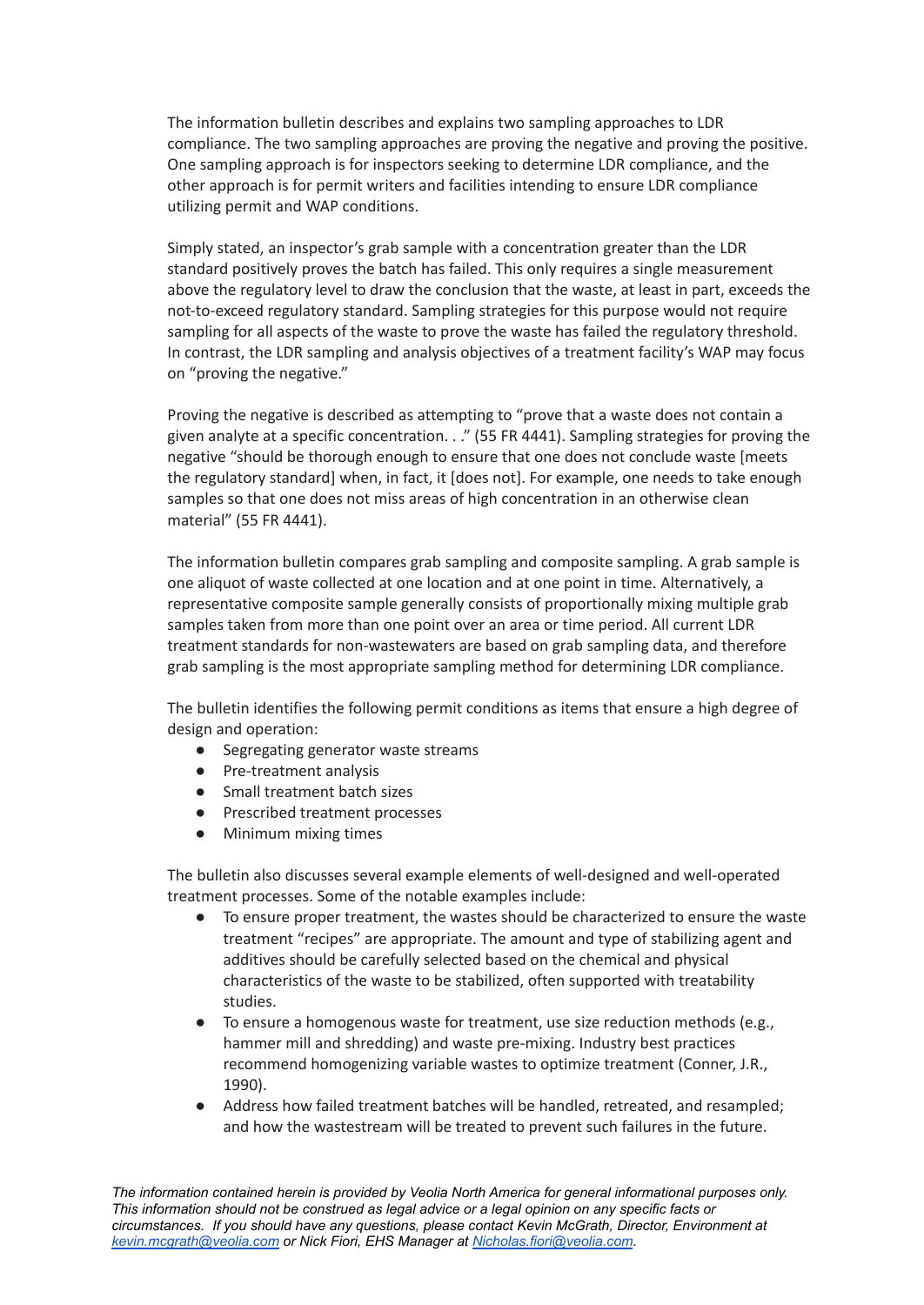- To ensure proper treatment, use effective stabilization technology practices:
	- Stabilization temperature and humidity higher temperatures and low humidity increase the rate of curing.
	- Form of metal compound the metal should ideally be in its least soluble form to reduce leaching/migration.
	- Permit writers and inspectors should confirm the facility is employing the technology and equipment described in the permit application, as there have been instances where cheaper and chemically insufficient reagents and techniques were substituted without notice.
	- Permit writers and inspectors should also confirm that sufficient moisture is available during hazardous waste stabilization as most stabilization reactions occur only under aqueous conditions. Dry mixing of waste and reagents does not change the chemical form of the waste constituents as no reaction has taken place.

The bulletin also discusses several example elements of WAP LDR Verification Sampling, example elements for Inspectors' LDR Sampling and examples of improving LDR Elements of Permit Conditions and WAPs. Please reference the bulletin for these examples. The examples begin on page 11 of the bulletin and continue through page 18.

# Reference/Link

The link below will allow you to view/print this Information Bulletin.

[https://www.epa.gov/system/files/documents/2022-05/LDR\\_InformationBulletin\\_4-29-](https://www.epa.gov/system/files/documents/2022-05/LDR_InformationBulletin_4-29-22.pdf) [22.pdf](https://www.epa.gov/system/files/documents/2022-05/LDR_InformationBulletin_4-29-22.pdf)

## <span id="page-8-0"></span>**F. Parts and Accessories Necessary for Safe Operations; Speed Limiting Devices; Advanced Notice of Proposed Rulemaking**

# Agency

Federal Motor Carrier Safety Administration (FMCSA)

# **Dates**

Published Date: 05/04/2022 Comments Due: 06/18/2022

# Summary

FMCSA announces its intent to proceed with a speed limiter rulemaking by preparing a supplemental notice of proposed rulemaking (SNPRM) to follow up on the National Highway Traffic Safety Administration's (NHTSA) and FMCSA's jointly issued September 7, 2016 notice of proposed rulemaking (NPRM) on this subject. The SNPRM will propose that motor carriers operating commercial motor vehicles (CMVs) in interstate commerce with a gross vehicle weight rating (GVWR) or gross vehicle weight (GVW) of 11,794 kilograms or more (26,001 pounds or more), whichever is greater, that are equipped with an electronic engine control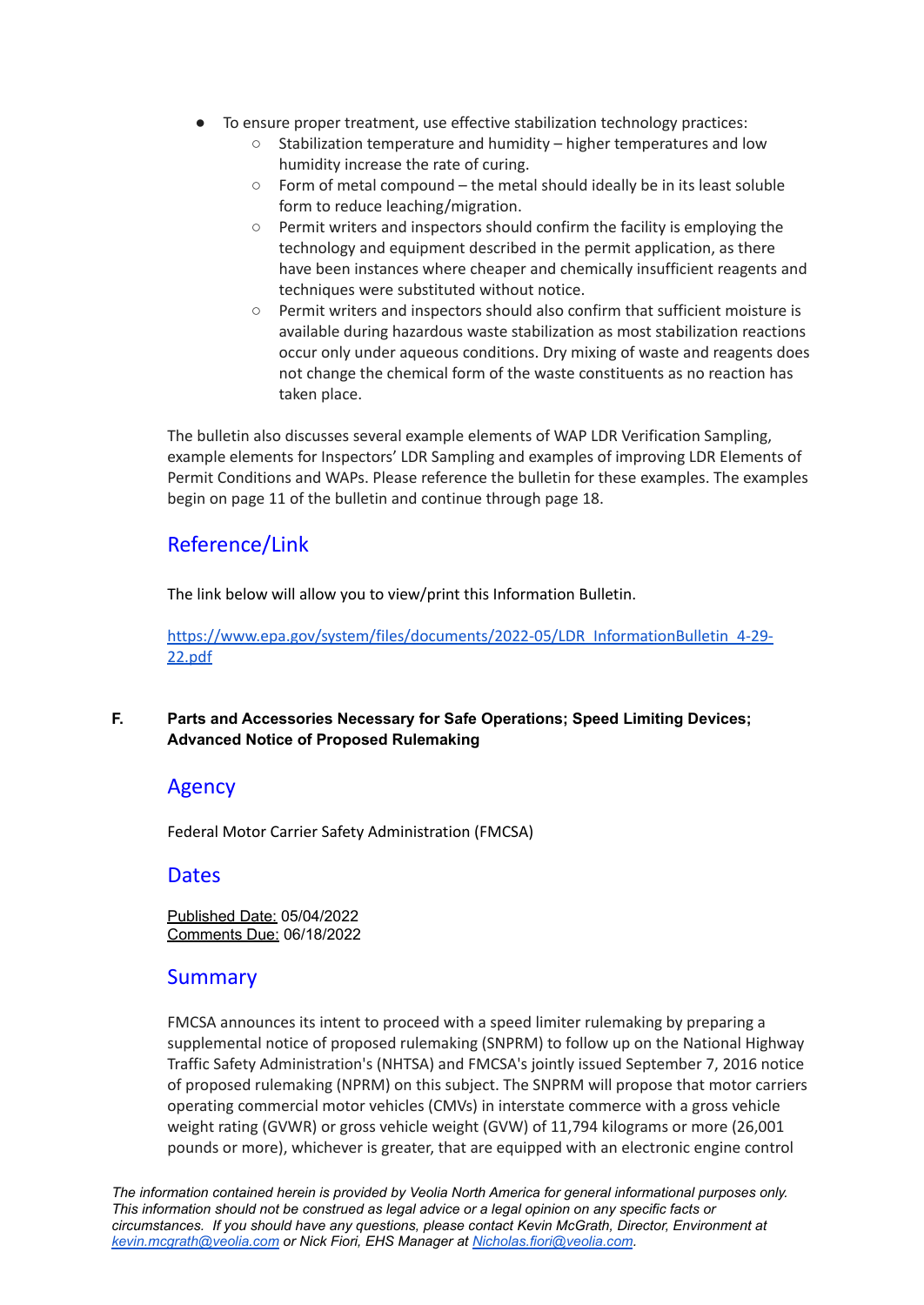unit (ECU) capable of governing the maximum speed be required to limit the CMV to a speed to be determined by the rulemaking and to maintain that ECU setting for the service life of the vehicle. With this notice of intent, FMCSA requests public comments and data regarding the adjustment or reprogramming of ECUs.

#### **Background**

NHTSA and FMCSA jointly published in the Federal Register on September 7, 2016, at (81 FR 61942) proposed regulations that would require vehicles with a GVWR of more than 11,793.4 kilograms (26,000 pounds) to be equipped with a speed limiting device set to a maximum speed to be specified in a final rule and would require motor carriers operating such vehicles in interstate commerce to maintain functional devices set to that speed for the service life of the vehicle (81 FR 61942).

Specifically, NHTSA proposed to establish a new Federal Motor Vehicle Safety Standard (FMVSS) requiring each vehicle with a GVWR of more than 11,793.4 kilograms (26,000 pounds), as manufactured and sold, to have its device set to a speed not greater than a specified speed and to be equipped with means of reading the vehicle's current speed setting and the two previous speed settings (including the time and date the settings were changed) through its on-board diagnostic connection.

FMCSA proposed a complementary Federal Motor Carrier Safety Regulation (FMCSR) requiring each multipurpose passenger vehicle, truck, and bus and school bus with a GVWR of more than 11,793.4 kilograms (26,000 pounds) to be equipped with a speed limiting device meeting the requirements of the proposed FMVSS applicable to the vehicle at the time of manufacture, including the requirement that the device be set to a speed not greater than a specified speed. Motor carriers operating such vehicles in interstate commerce would be required to maintain the speed limiting devices for the service life of the vehicle. At the time the 2016 NPRM was published, NHTSA and FMCSA stated that all vehicles with electronic engine control units (ECUs) are generally electronically speed governed to prevent engine or other damage to the vehicle. This is because the ECU monitors an engine's RPM (from which vehicle speed can be calculated) and also controls the supply of fuel to the engine. The NPRM stated that the information NHTSA analyzed indicated that ECUs have been installed in most heavy trucks since 1999, although the Agency was aware that some manufacturers were still installing mechanical controls through 2003 (81 FR 61947). Based on this background, it is likely the required means of achieving compliance with a speed limiter requirement would be to use the ECU to govern the speed of the vehicle rather than installing a mechanical means of doing so.

The Fall 2021 Unified Agenda of Regulatory and Deregulatory Actions, published December 10, 2021, lists both speed limiter rules, from NHTSA (Regulation Identification Number 2127-AK92) and FMCSA (Regulation Identification Number 2126-AB63), as long-term actions. This notice informs the public that FMCSA intends to move forward with a separate motor carrier-based speed limiter rulemaking. FMCSA believes that placing the requirement on motor carriers will ensure compliance with the rule, and potentially avoid confusion on who is responsible. FMCSA believes the requirements can be met by the motor carriers but asks questions in the federal register publication to validate that approach. FMCSA will continue to consult with NHTSA during the development of this rule. If necessary, NHTSA will evaluate the need for additional regulatory actions concerning CMV manufacturer requirements to address issues raised during implementation that are beyond the scope of FMCSA's authority.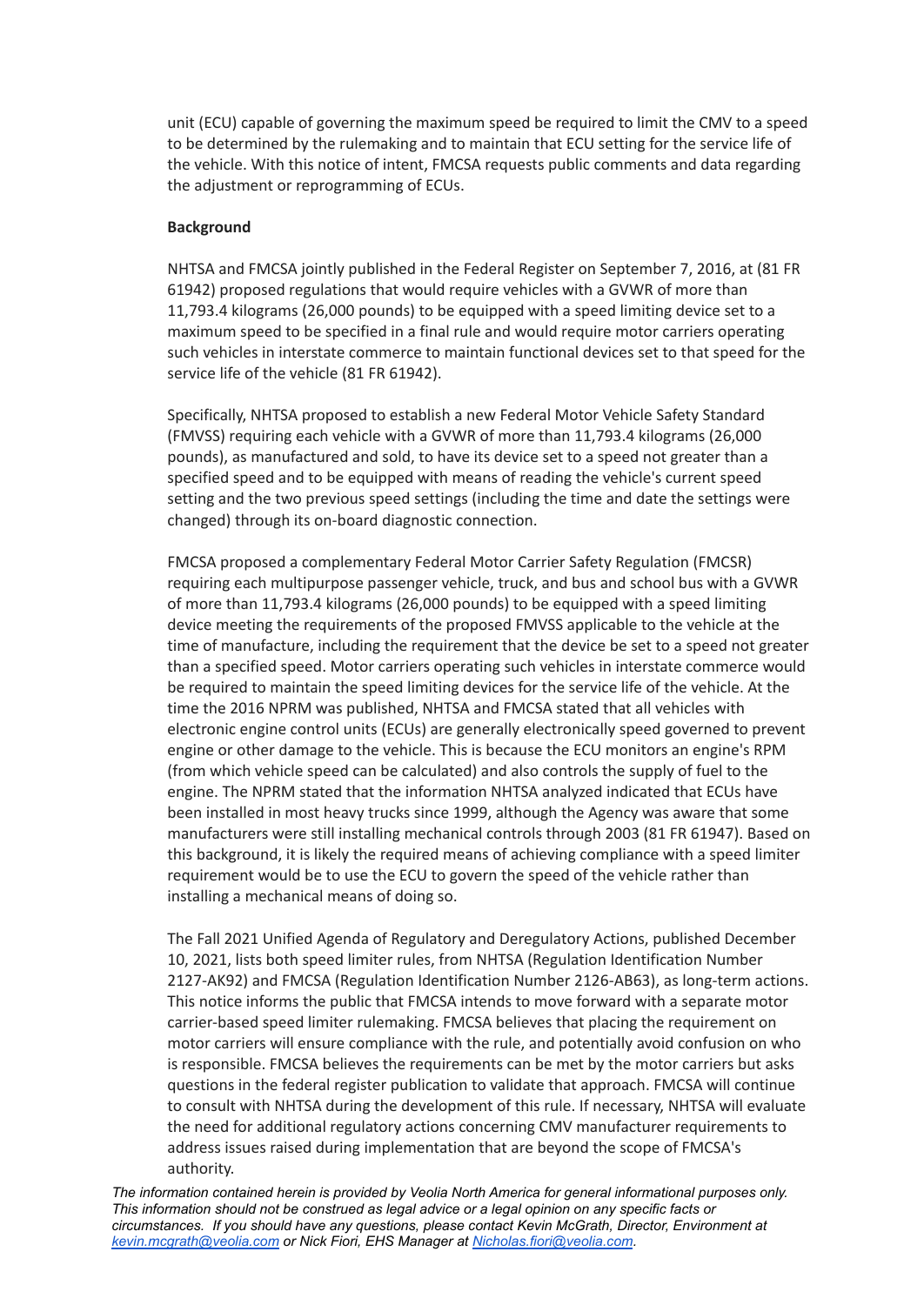#### **FMCSA Intention**

FMCSA intends to issue an SNPRM that would, if adopted, impose speed limitations on certain CMVs subject to the FMCSRs. The rulemaking would propose that motor carriers operating certain commercial motor vehicles, as defined in 49 CFR 390.5, in interstate commerce that are equipped with an ECU capable of setting speed limits to be required to limit the CMV to a speed to be determined by the rulemaking and to maintain that limit for the service life of the vehicle. The agency is considering making the rule only applicable to CMVs manufactured after a certain date, such as 2003, because this is the population of vehicles for which ECUs were routinely installed and may potentially be used to govern the speed of the vehicles. FMCSA seeks data listed in the federal register notice to determine if that approach should be revised in the forthcoming SNPRM. The agency is considering whether a retrofit requirement would be necessary and requests information related to retrofit in the federal register.

FMCSA is not yet proposing regulatory language to amend the FMCSRs in this notice.

On May 27, the FMCSA extended the comment period to July 18, 2022.

# Reference/Link

The link below will allow you to view/print this Advanced Notice of Proposed Rulemaking.

<https://www.govinfo.gov/content/pkg/FR-2022-05-04/pdf/2022-09443.pdf>

#### <span id="page-10-0"></span>**G. National Hazardous Materials Route Registry; Notice**

#### Agency

Federal Motor Carrier Safety Administration (FMCSA), Department of Transportation (DOT)

#### **Dates**

Published Date: 5/11/2022 Effective Date: 5/11/2022

#### **Summary**

This notice is issued by the FMCSA to provide revisions to the National Hazardous Materials Route Registry (NHMRR) reported to FMCSA from April 1, 2021 through March 31, 2022. The NHMRR is a listing, as reported by States and Tribal governments, of all designated and restricted roads and preferred highway routes for transportation of highway route controlled quantities of Class 7 radioactive materials (HRCQ/RAM) and non-radioactive hazardous materials (NRHM).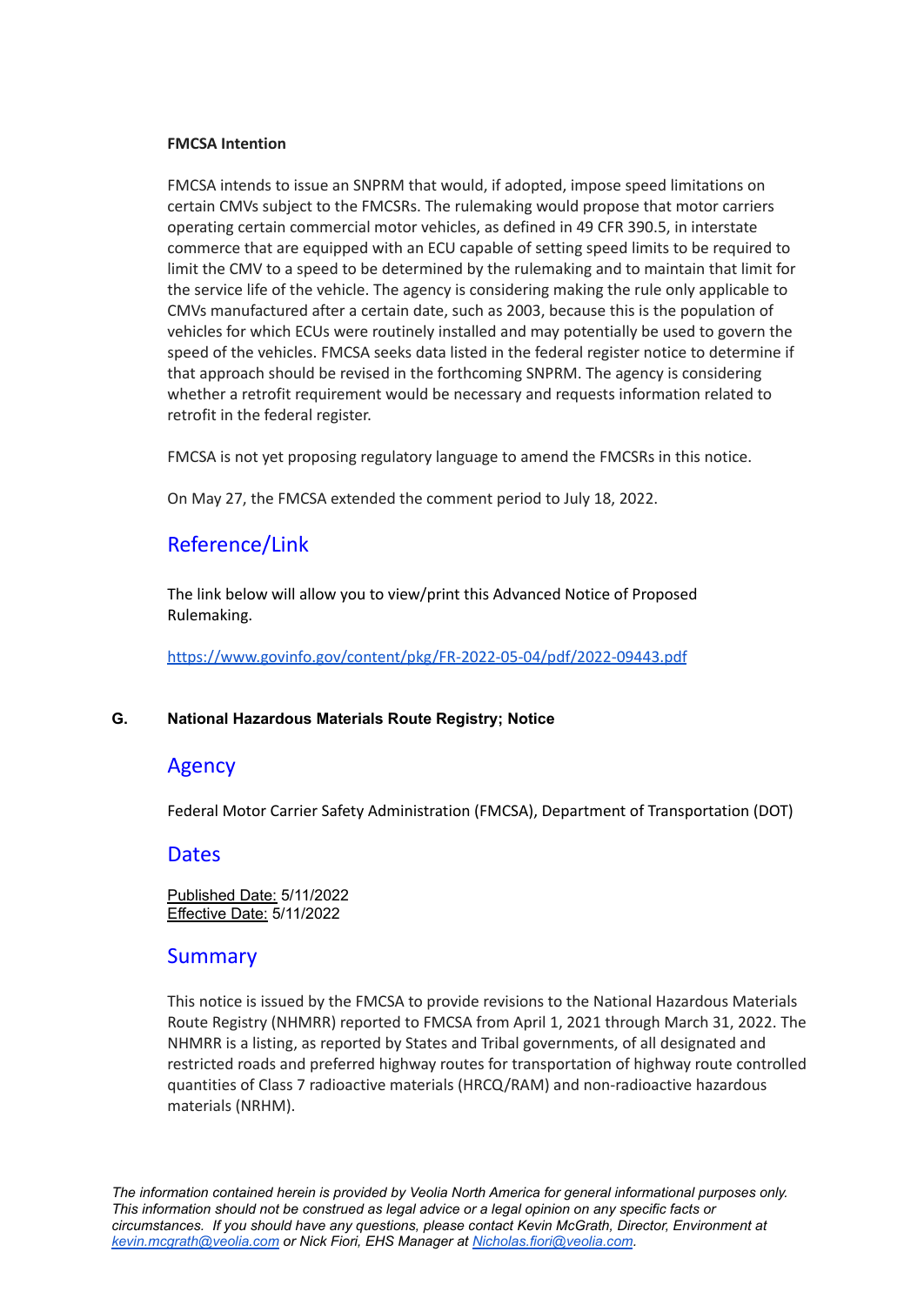In this notice, FMCSA is merely updating and publishing the NHMRR based on input from its State and Tribal partners under 49 U.S.C. 5112(c)(1). Accordingly, this notice serves only to provide the most recent revisions to the NHMRR; it does not establish any new public information and reporting requirements. Please refer to the Federal Register Notice for complete details regarding the revisions to the NHMRR.

# Reference/Link

The link below will allow you to view/print this Notice.

<https://www.govinfo.gov/content/pkg/FR-2022-05-11/pdf/2022-10038.pdf>

#### <span id="page-11-0"></span>**H. PHMSA; Safety Notice for the Disposal/Recycling of Lithium Batteries; Safety Advisory**

## Agency

Pipeline and Hazardous Materials Safety Administration (PHMSA)

## **Dates**

Published Date: 05/17/2022

# **Summary**

On Tuesday, May 17, 2022, PHMSA issued a safety advisory notice for the disposal and recycling of lithium batteries in commercial transportation. The notice was issued to increase the public's awareness about the dangers related to shipping lithium batteries for recycling or disposal including the increased hazards associated with damaged, defective or recalled batteries.

The notice provides the following:

- 1. Summarizes the regulatory information needed for shipping lithium batteries in commercial transportation for recycling and disposal.
- 2. Discusses the general dangers of shipping lithium batteries and the steps shippers and carriers need to take when disposing and recycling lithium batteries and equipment/products containing lithium batteries.
- 3. Directs readers to a variety of additional resources for further information on preparing lithium batteries for shipment; and
- 4. Identification of damaged, defective or recalled lithium batteries.

# Reference/Link

The link below will allow you to view/print this safety advisory.

[https://www.phmsa.dot.gov/sites/phmsa.dot.gov/files/2022-05/Final-05-16-Lithium-Bat](https://www.phmsa.dot.gov/sites/phmsa.dot.gov/files/2022-05/Final-05-16-Lithium-Battery-Recycling-Safety-Advisory.pdf) [tery-Recycling-Safety-Advisory.pdf](https://www.phmsa.dot.gov/sites/phmsa.dot.gov/files/2022-05/Final-05-16-Lithium-Battery-Recycling-Safety-Advisory.pdf)